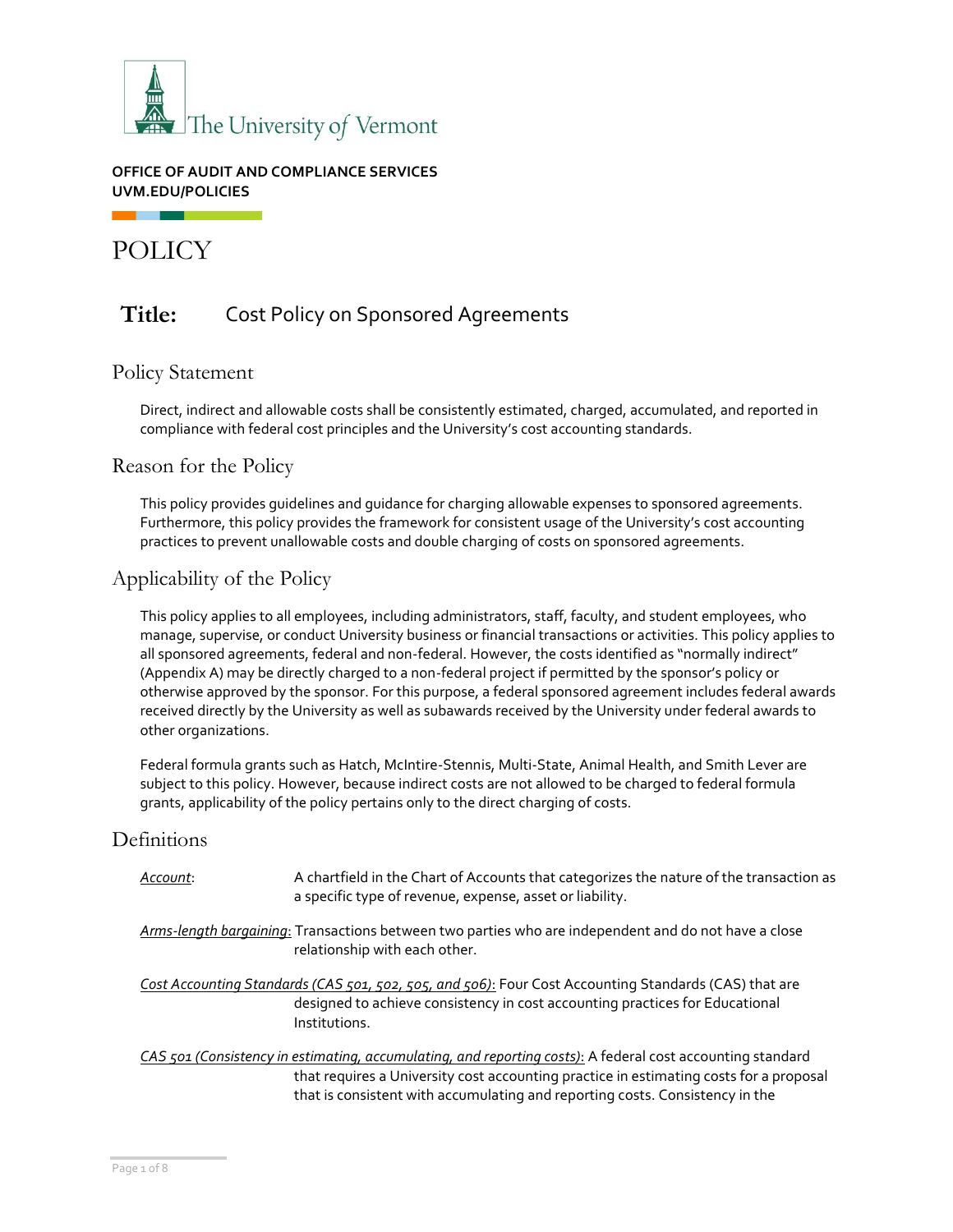application of cost accounting practices is necessary to enhance the likelihood that comparable transactions are treated alike.

*CAS 502 (Consistency in allocating costs incurred for the same purpose)*: A federal cost accounting standard that requires each type of cost to be allocated only once and on only one basis to any sponsored agreement or other cost objective. A cost type must be treated consistently in like circumstances as either a direct cost or as an indirect cost.

*CAS 505 (Accounting for Unallowable Costs)*: A federal cost accounting standard that facilitates the negotiation, audit, administration and settlement of sponsored agreements. The standard requires the identification of unallowable costs and detailed records that provide a visible way of assessing its accounting status in terms of allocability to sponsored agreement cost objectives.

*CAS 506 (Accounting Period)*: A federal cost accounting standard that requires Universities to use their fiscal year as their cost accounting period unless certain exceptions occur.

*Computing Devices (2 CFR 200.20)*: Computing devices are machines used to acquire, store, analyze, process, and publish data and other information electronically, including accessories (or ''peripherals'') or printing, transmitting and receiving, or storing electronic information.

- *Direct Costs*: Direct costs are those costs that can be identified specifically with a particular sponsored project, an instructional activity, or any other institutional activity, or that can be directly assigned to such activities relatively easily with a high degree of accuracy. Costs incurred for the same purpose in like circumstances must be treated consistently as either direct or indirect costs. Where an institution treats a particular type of cost as a direct cost of sponsored agreements, all costs incurred for the same purpose in like circumstances shall be treated as direct costs of all activities of the institution. Direct costs identified with sponsored agreements include applicable cost share and match.
- *Documentation*: A detailed explanation and support documents as evidence to substantiate allocability, allowability, reasonableness and compliance with required federal, sponsor, award-specific, and university policy for a specific transaction.

*Federal Formula Grant*: Federal funding for which the allocation methodology is strictly determined in federal statute or regulation. University examples of federal formula grants are the Hatch, McIntire-Stennis, Multi-State, Animal Health, and Smith Lever Acts for Agricultural Research and Extension purposes.

*Federal Sponsored Agreement*: Any grant, contract, or cooperative agreement received directly by the University of Vermont and State Agricultural College and subawards received by the University under federal awards to other organizations.

*General Purpose Equipment*: Equipment that is not limited to research, medical, scientific, or other technical activities. Examples include office equipment and furnishings, telephone networks, information technology equipment and systems, air conditioning equipment, reproduction and printing equipment, and motor vehicles.

*Indirect Costs*: Indirect costs are defined in federal guidance as "those that are incurred for common or joint objectives [of the University] and, therefore, cannot be identified readily and specifically with a particular sponsored project, an instructional activity or any other institutional activity." They are also called as "facilities and administration" and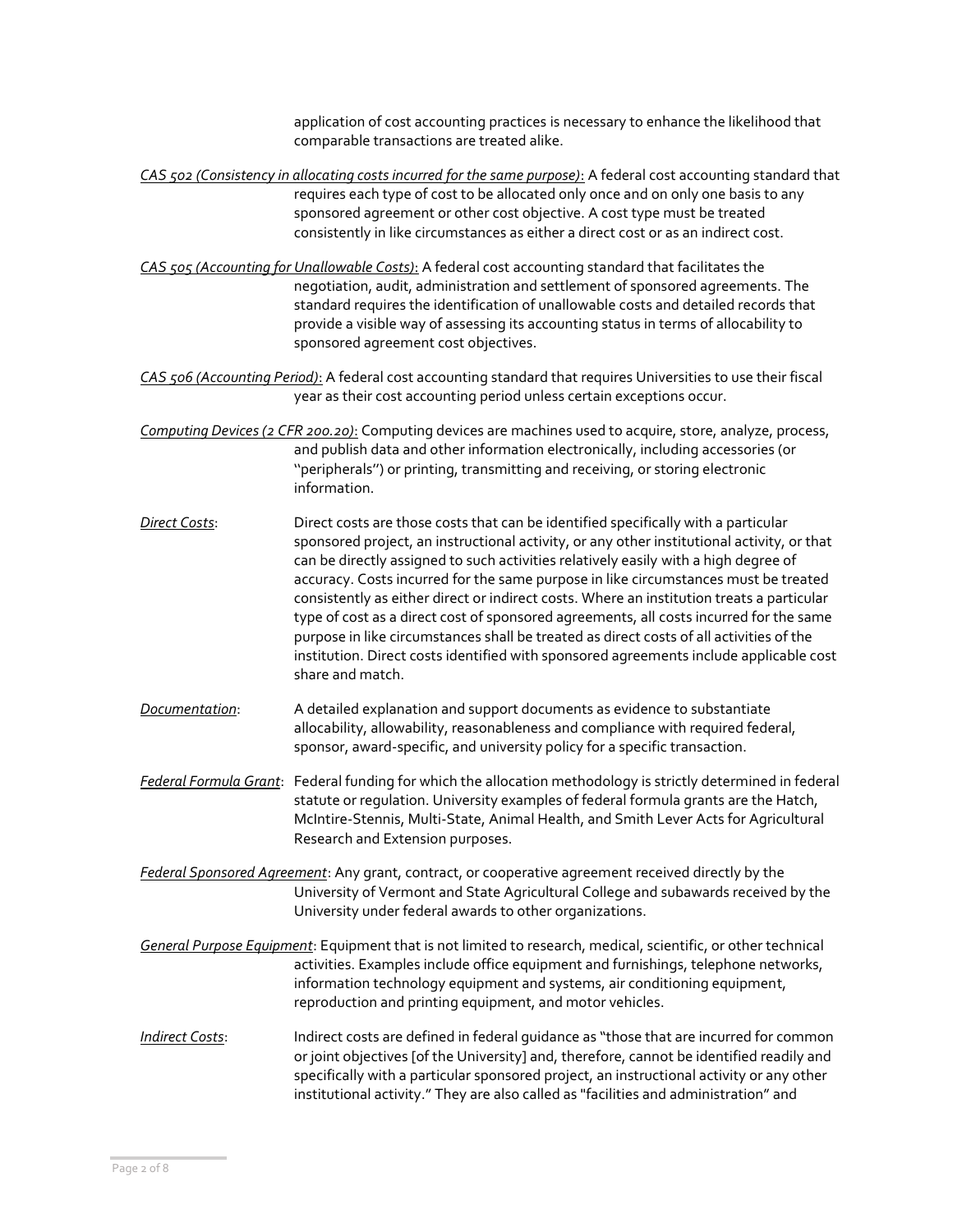<span id="page-2-0"></span>

|                      | comprise a number of components. "Facilities" includes "depreciation and use<br>allowances, interest on debt associated with certain buildings, equipment and capital<br>improvements, operation and maintenance expenses, and library expenses."<br>"Administration" is defined as "general administration and general expenses,<br>departmental administration, sponsored projects administration, student<br>administration and services, and all other types of expenditures not listed specifically<br>under facilities." |
|----------------------|--------------------------------------------------------------------------------------------------------------------------------------------------------------------------------------------------------------------------------------------------------------------------------------------------------------------------------------------------------------------------------------------------------------------------------------------------------------------------------------------------------------------------------|
|                      | Proportional Benefit Rule: Under some circumstances, a direct expense may benefit two or more sponsored<br>agreements or activities. When the cost's proportional benefit towards each<br>sponsored agreement and/or activity can be determined without undue effort or<br>cost, then the cost should be allocated based on the proportional benefit.                                                                                                                                                                          |
| Reasonable Cost:     | A cost may be considered reasonable if the nature of the goods or services acquired<br>or applied and the amount involved reflects the action that a prudent person would<br>have taken under the circumstances prevailing at the time the decision to incur the<br>cost was made.                                                                                                                                                                                                                                             |
| <u>Review:</u>       | A process whereby transactions are assigned as a direct, indirect, or unallowable cost<br>per the federal regulations, sponsored agreement, and University policies.                                                                                                                                                                                                                                                                                                                                                           |
| Unlike Circumstance: | An activity or use of a cost item which is substantially greater in amount or different<br>in purpose than the normal use of that cost type.                                                                                                                                                                                                                                                                                                                                                                                   |

## Procedures

University personnel are expected to be aware of and comply with this University policy including, without limitation, the principles and policies listed below. Confirmed violations may result in disciplinary action. In some instances, civil claims and criminal charges may also result. Procedures for the investigation of suspected violations, imposition of disciplinary action, and the availability of grievance or appeal channels shall be governed by otherwise applicable University policies, handbooks, and collective bargaining agreements.

The University of Vermont follows the applicable cost principles outlined in the federal guidelines, which include four key Cost Accounting Standards (501, 502, 505, and 506). The guidelines provide definitions, examples of direct, indirect, allowable, and unallowable costs and acceptable conditions for applying costs to sponsored agreements.

Additionally, the University follows the NIH Grants Policy Statement, other sponsor-specific guidance, and the specific terms and conditions of individual sponsored agreements.

Four criteria from the applicable federal guidelines determine whether a cost can be charged to a sponsored agreement. These criteria apply to both direct and indirect (Facilities & Administrative) costs. For a given cost to be charged to a sponsored agreement, *all four (4) of these criteria must be met.*

- 1. **Reasonableness**  For a cost to be considered reasonable, it must be:
	- a. Recognized as necessary for the operation of the institution or the performance of the Agreement,
	- b. Consistent with the requirements imposed by arms-length bargaining, federal or state laws and regulations, and ethical business practices, and
	- c. Related to an action and/or in an amount deemed within the norms of business conduct (i.e., passes the "prudent person" test).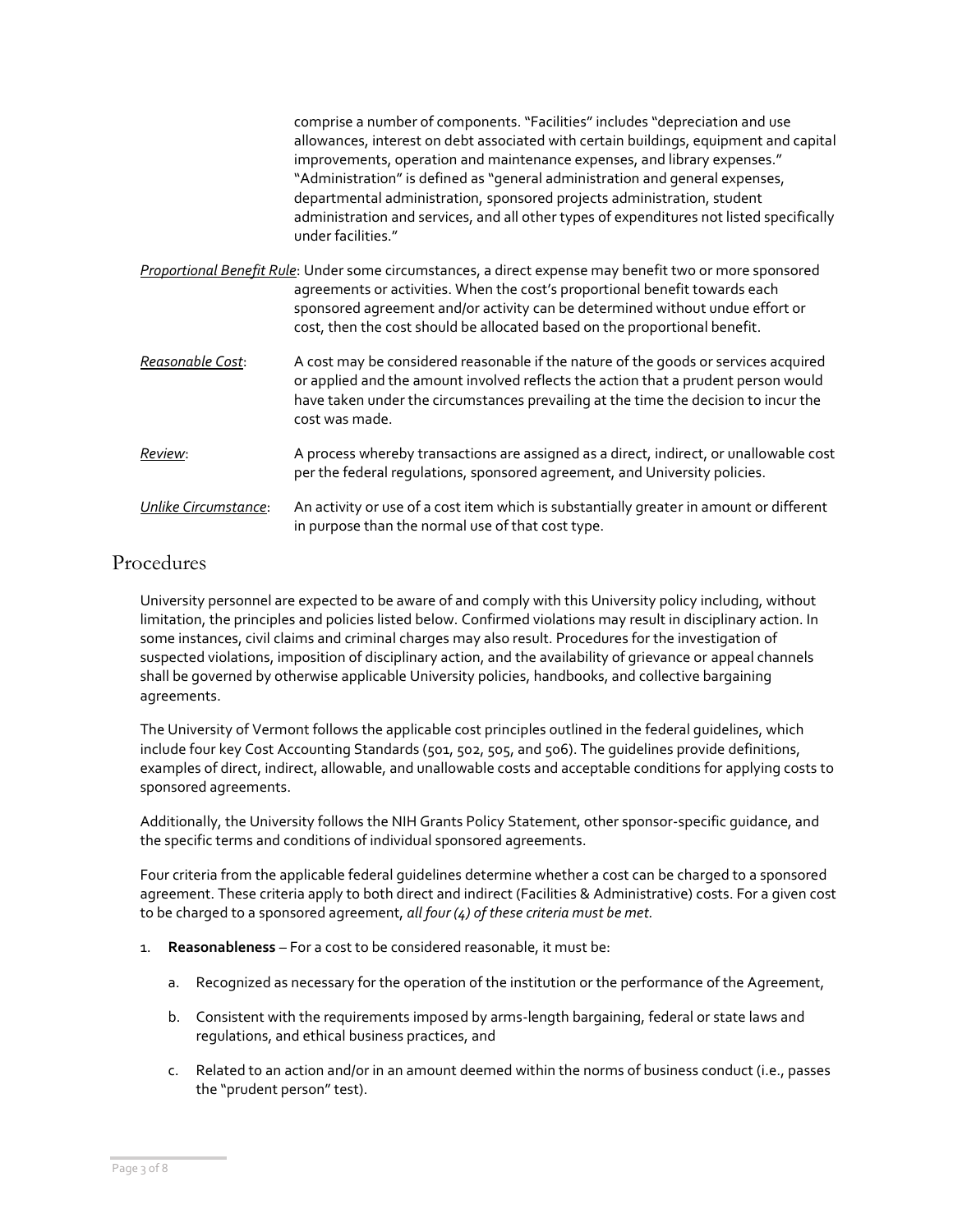- 2. **Allocability**  For a cost to be considered allocable, it must be:
	- a. Incurred solely to advance the work under a sponsored agreement or benefit both the sponsored agreement and other work of the institution, in proportions that can be approximated through the use o[f reasonable methods,](https://www.uvm.edu/sites/default/files/Division-of-Finance/cost_accounting/Allocation_Examples.pdf) and
	- b. Assignable to the benefiting activities without undue effort or cost.
- 3. **Allowability**  For a cost to be considered allowable, it must:
	- a. Not be designated as "unallowable" under applicable federal guidance,
	- b. Adhere to sponsor-specific policies and award-specific terms and conditions regarding specific items of cost,
	- c. Adhere to University policies regarding specific items of cost, including documentation requirements, and
	- d. Adhere to federal quidelines applicable to specific costs, such as the Fly America Act (49 U.S.C. 40118).
- 4. **Consistency**  For a cost to be considered consistently treated,
	- a. It must be treated in the same manner (i.e. either as direct or indirect) in like circumstances, and
	- b. Certain types of costs like office supplies, postage, direct charging of administrative salaries are normally treated as indirect costs unless the circumstances related to a particular project are clearly different from the normal operations of the institution.

#### *Direct Costs*

A direct cost of a sponsored agreement, regardless of funding source (i.e., cost share), is one that can be identified specifically with that sponsored agreement or that can be assigned to the sponsored agreement relatively easily with a high degree of accuracy. General cost categories that may be identified as direct costs on individual sponsored agreements include, but are not limited to, the following:

- Salaries, wages, and related fringe benefit costs of faculty, staff researchers, and research assistants
- Graduate students
- Laboratory, scientific, and technical materials, services, and supplies
- Scientific equipment costs
- Travel costs
- Computing devices, as defined under 2 CFR 200.20
- Consultant costs
- Subaward costs
- Other direct costs as specifically required, budgeted, and/or approved as necessary to accomplish the purposes of the individual sponsored agreement.

Due to the relative ease of assigning academic administrative costs with a high degree of accuracy, academic administrative costs are treated as a direct cost on experiment station, extension, and federal formula grants. Applicable indirect rates on these types of grants do not include academic administrative costs.

Administrative and clerical salaries, wages, and related fringe benefit costs are allowable as a direct charge to federal projects, as long as the following conditions are met:

a) Administrative or clerical services are integral to the project or activity;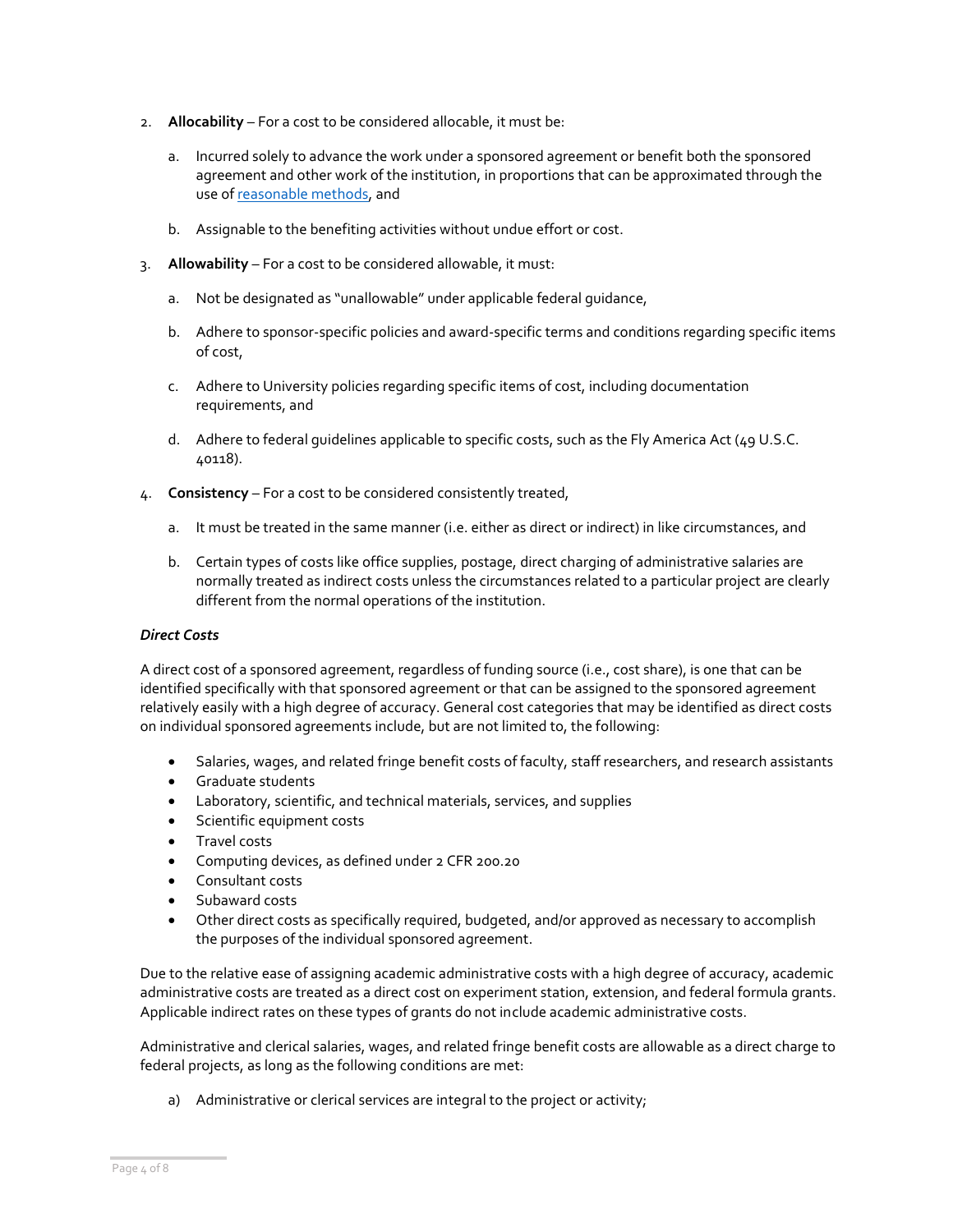- b) Individuals involved can be specifically identified with the project or activity;
- c) Such costs are explicitly included in the budget proposed to the federal sponsor or have the prior written approval of the Federal awarding agency;
- d) The costs are not also recovered as indirect costs; and
- e) All applicable sponsor guidelines and requirements have been met.

Salaries in excess of any sponsored specified caps are not allowable. The University follows the applicable federal and sponsor specific guidelines for the determination of such salary caps.

If a cost benefits two or more projects/activities in proportions that can be determined without undue effort or cost, the cost should be allocated to the projects/activities based on the proportional benefit. If proportions cannot be determined due to the interrelationship of the work, then costs may be allocated on any [reasonable basis.](https://www.uvm.edu/sites/default/files/Division-of-Finance/cost_accounting/Allocation_Examples.pdf)

For any allocation basis used, written support should exist at the unit level. This would describe the methodology of allocations and describe why the method is reasonable.

#### *Direct Cost Classification and Charging on Sponsored Agreements*

Direct costs must be charged to the appropriate sponsored agreement when first incurred. Charging costs to a sponsored agreement until another sponsored agreement becomes available is prohibited. The establishment of advance accounts is recommended to accumulate direct costs until sponsored agreements are awarded, in accordance with the University Operating Procedure Establishment of Advance Accounts for Sponsored Agreements.

Direct or indirect costs must be charged to the correct expense account as defined by the University's Chart of Accounts. Improper classification for the purpose of charging an unallowable cost or an indirect cost as a direct cost on a sponsored agreement is prohibited.

Direct costs charged to sponsored agreements may not be shifted to other sponsored agreements to meet deficiencies caused by overruns or other funding considerations, to avoid restrictions imposed by law or by terms of the sponsored agreement or for other reasons of convenience. Shifting costs from a sponsored agreement to the appropriate cost objective within the University's Chart of Accounts must follow the University Operating Procedure Cost Transfers Involving Sponsored Agreements.

Direct costs incurred for use on multiple funding sources which include a sponsored agreement(s) must be allocated based on the [proportional benefit rule.](#page-2-0) The allocation process must use reasonable methods and be without undue effort or cost.

Direct costs charged to awards should be net of any applicable credits. Examples of such transactions are: purchase discounts, rebates, or allowances; recoveries or indemnities on losses; and adjustments of overpayments or erroneous charges.

#### *Indirect Costs (Facilities and Administrative Costs)*

Indirect costs are those costs that are incurred for common or joint objectives and cannot be identified readily or specifically with a particular sponsored agreement or any other institutional activity. Costs that are normally charged as indirect costs on sponsored agreements, via a Facilities & Administrative rate, include, but are not limited to, the following:

- Salaries, wages, and related fringe benefits of administrative and clerical staff
- Office supplies (pencils, paper, notebooks, standard forms, file folders, etc.)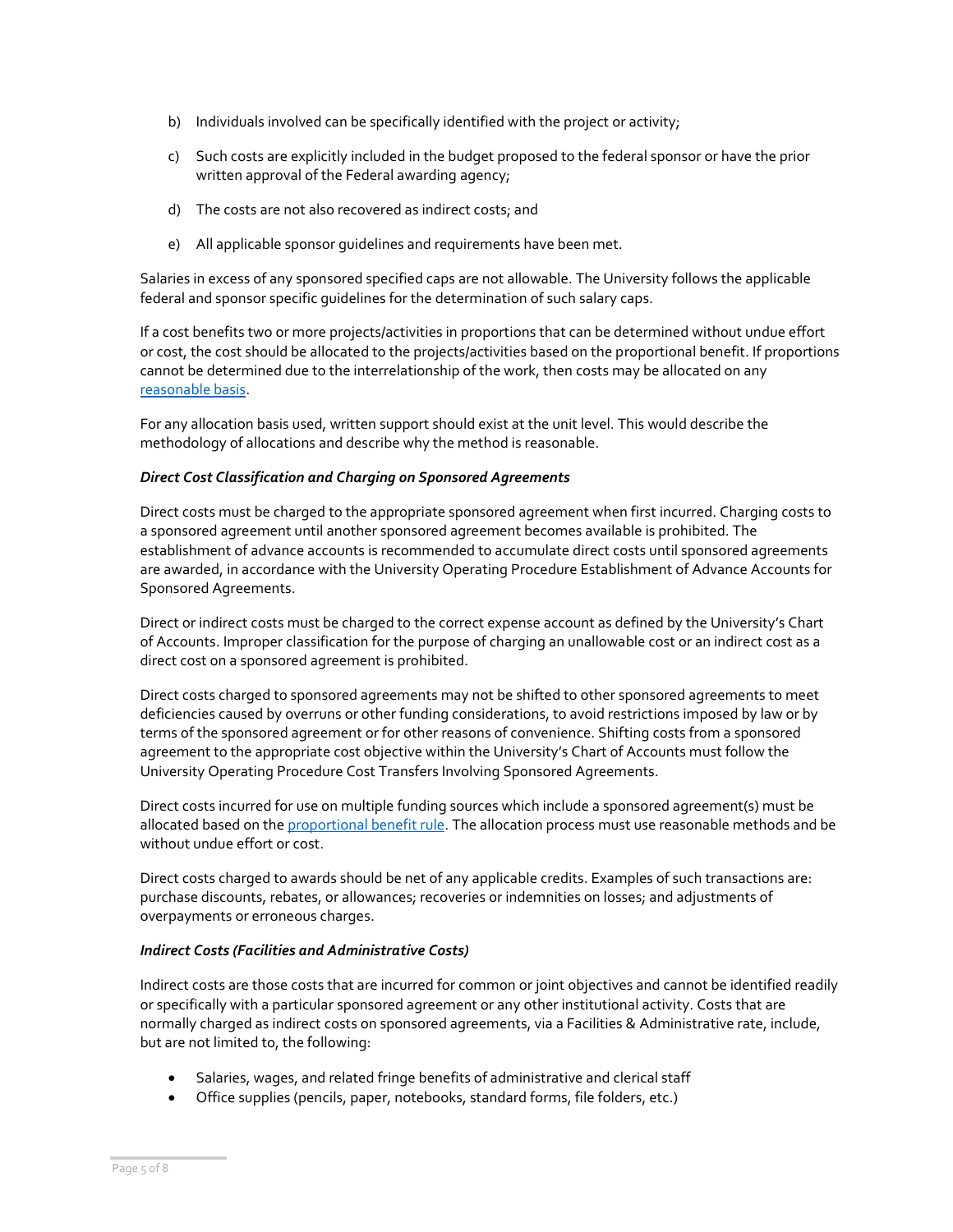- Postage costs
- Telecommunications (office phone and related costs including monthly equipment usage fees, pagers, internet, and cell phones)
- Physical plant work orders
- Memberships and subscriptions
- General purpose equipment
- General purpose computers, software, and computer supplies
- Hospitality

As described above, applicable academic administrative costs are treated as direct costs for experiment station, extension and federal formula grants.

#### *Unlike Circumstances Guiding Principles*

Generally, an unlike circumstance is defined as an activity/use of a cost item which is substantially greater in amount or different in purpose than the normal use of that cost type.

In order to direct charge a cost on a federal sponsored agreement that would ordinarily be charged as an indirect cost, the following requirements must be met:

- The sponsored agreement has an extraordinary need for the item or service that is beyond the level of services normally provided by departmental administration,
- The cost can be specifically identified to the work conducted under the sponsored agreement and is appropriately documented,
- The direct cost justification provides sufficient basis to classify an indirect cost as a direct cost within the context of the University's cost accounting standards.

#### *Direct Cost Justification and Documentation*

The Principal Investigator shall submit a completed direct charge justification form and receive approval before any normal indirect cost may be direct-charged to a federal sponsored agreement or federal formula grant.

*Proposal Stage* – When submitting a proposal with a budgeted expense that would normally be considered an indirect cost, for sponsors requiring a budget and/or budget narrative for proposals, the cost should be specified in the proposed budget of the sponsored application and the unique circumstances requiring direct charging are justified in the budget narrative.

*Post-award Stage* – A direct charge justification shall be submitted and approved before any normally indirect cost may be direct charged to a sponsored agreement if that cost was not originally approved as an unlike circumstance as part of the proposal process.

*Record Retention* – Approved justification forms shall be considered supporting documents of a federal sponsored agreement and will be retained centrally. Federal record retention and access requirements apply.

#### *Unallowable Costs and Activities (Direct or Indirect costs)*

Unallowable costs and activities must be identified and excluded from any billing, claim, or proposal submitted to the federal government. Unallowable costs must be classified using the appropriate expense account to meet the federal CAS 505 accounting standard. The following examples of unallowable costs cannot be charged to federal sponsored agreements as a direct or indirect cost:

• Alcoholic beverages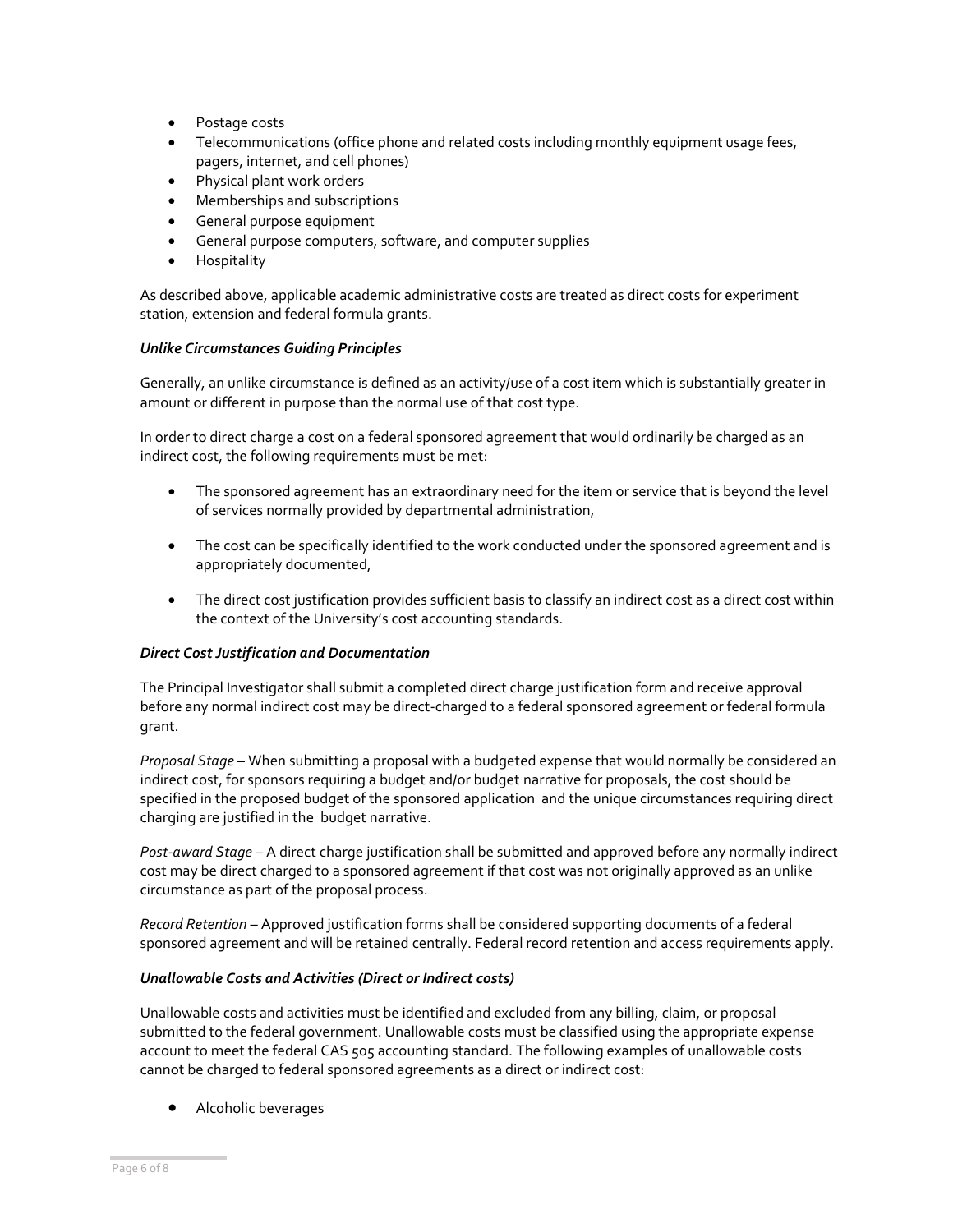- Donations and contributions
- Fines and penalties
- Goods and services for personal use, such as automobiles
- Memberships in any civic or community organization
- Bad debt expense
- Entertainment
- First class travel
- Housing and personal living expenses for officers of the institution
- Sponsor-agreement specific unallowable costs, i.e. salary above a cap

In addition to the specific costs listed above, the costs associated with certain activities are unallowable on sponsored agreements and must be separately accounted for in the University's Chart of Accounts. Examples of unallowable activities are:

- Alumni activities
- Fundraising activities
- Losses on sponsored agreements
- Activities to prosecute claims against the federal government
- Malpractice insurance that does not involve human subjects
- Commencement and Convocation activities
- Investment management activities
- General public relations activities
- Defense and prosecution of criminal and civil proceedings
- Selling and marketing activities

#### *Responsibilities*

Principal Investigators shall ensure that all direct costs estimated and charged to a sponsored agreement are monitored and reviewed in accordance with this policy.

Deans, Department Chairs, and Directors shall ensure that this policy and associated procedures are implemented within their respective units(s). The implementation of the policy includes and is not limited to:

- Training is obtained by applicable employees such as Principal Investigators, staff, and administrators
- Effective internal controls are instituted to ensure compliance with this policy.

Unit Administrators shall review proposals and monitor sponsored project expenditures for compliance with this policy. Unit administrators shall provide policy and budgetary guidance to principal investigators.

Sponsored Project Administration (SPA) reviews proposals, awards and expenditures for compliance with this policy and the sponsor's terms and conditions. SPA shall review and approve direct cost justification forms on all sponsored projects. SPA shall provide clarification and training on this policy and related procedures.

Financial and Cost Accounting Services (FCAS) is responsible for providing guidance on the University costing standards as it relates to the facilities and administrative rates.

More information is available onlin[e here.](https://www.uvm.edu/uvmweb/sponsored_programs/spa-procedures)